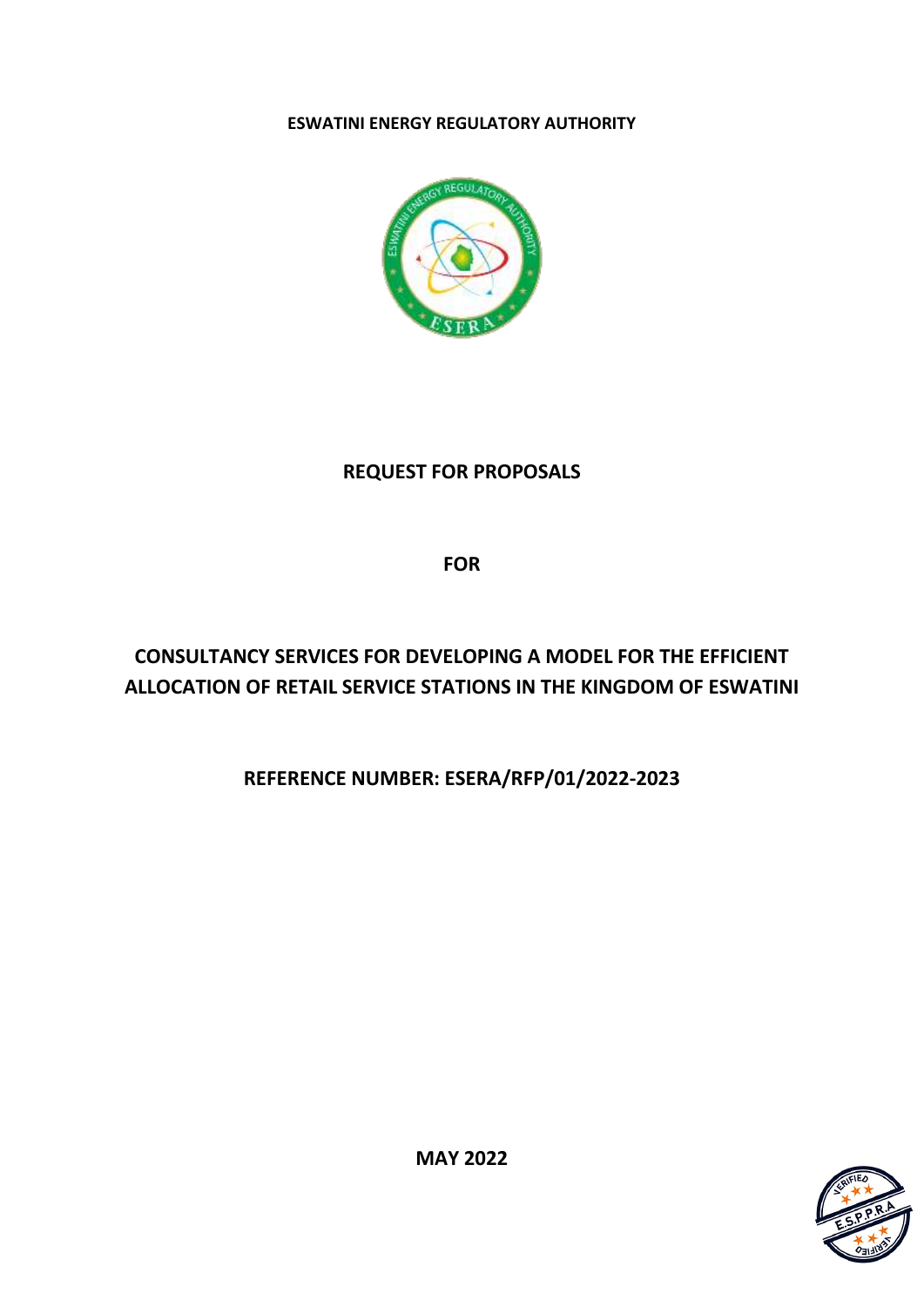## **1. LETTER OF INVITATION TO TENDER**

## **INVITATION TO BID**

The Eswatini Energy Regulatory Authority (ESERA) hereby invites competent, qualified and registered individuals and/or companies to submit their Bids for the following:

| <b>Bid Number:</b>                | ESERA/RFP/01/2022-2023                                                                                                                                                                                                                                                                                                                                                                                                      |
|-----------------------------------|-----------------------------------------------------------------------------------------------------------------------------------------------------------------------------------------------------------------------------------------------------------------------------------------------------------------------------------------------------------------------------------------------------------------------------|
| <b>Bid Description:</b>           | Procurement of Consultancy Services: Development of a model for the<br>efficient allocation of retail service areas in the Kingdom of Eswatini.                                                                                                                                                                                                                                                                             |
| Objective:                        | To procure consultancy services of a suitably qualified and competent<br>consultant with the relevant and required experience in the petroleum<br>sector, financial and economic expertise in the energy sector to develop a<br>model for the efficient allocation of retail service stations in the kingdom of<br>Eswatini.                                                                                                |
| <b>Access to Bid Documents:</b>   | The RFP is available on ESERA's and ESPPRA's websites.                                                                                                                                                                                                                                                                                                                                                                      |
| <b>Tender Fee:</b>                | A tender fee of E350.00 should be paid to ESERA and the proof of payment<br>must be submitted with the bid documents. Payments can be made<br>physically or through electronic means using the following banking details:                                                                                                                                                                                                   |
|                                   | Account Name: Eswatini Energy Regulatory Authority                                                                                                                                                                                                                                                                                                                                                                          |
|                                   | <b>Bank Name: Nedbank Swd</b>                                                                                                                                                                                                                                                                                                                                                                                               |
|                                   | Branch Name: Mbabane                                                                                                                                                                                                                                                                                                                                                                                                        |
|                                   | Branch Code: 360164                                                                                                                                                                                                                                                                                                                                                                                                         |
|                                   | Account Number: 0200000596311                                                                                                                                                                                                                                                                                                                                                                                               |
|                                   | <b>Account Name: Call Account</b>                                                                                                                                                                                                                                                                                                                                                                                           |
|                                   | Swift Code: NESWSZMX                                                                                                                                                                                                                                                                                                                                                                                                        |
| <b>Closing Date:</b>              | 12 noon (CAT) on 24 June 2022                                                                                                                                                                                                                                                                                                                                                                                               |
| <b>Details on Bid Submission:</b> | A technical and a financial proposal shall be submitted either in hard copy or<br>soft copy (through a flash drive) enclosed in plain, wrapped and sealed<br>separate envelopes clearly marked with the Bid number and description on<br>the outside and deposited in the ESERA tender box situated at the ESERA<br>offices reception. They must be delivered on or before the Date and time of<br>Closure as addressed to: |
|                                   | <b>The Chief Executive Officer</b><br><b>Eswatini Energy Regulatory Authority</b><br><b>First Floor, RHUS Office Park</b>                                                                                                                                                                                                                                                                                                   |
|                                   | Karl Grant Street, MBABANE                                                                                                                                                                                                                                                                                                                                                                                                  |

All enquiries relating to this tender should be directed in writing to Mr. Sanele Thwala via email at: [sanele@esera.org.sz.](mailto:magagulas@esera.org.sz)

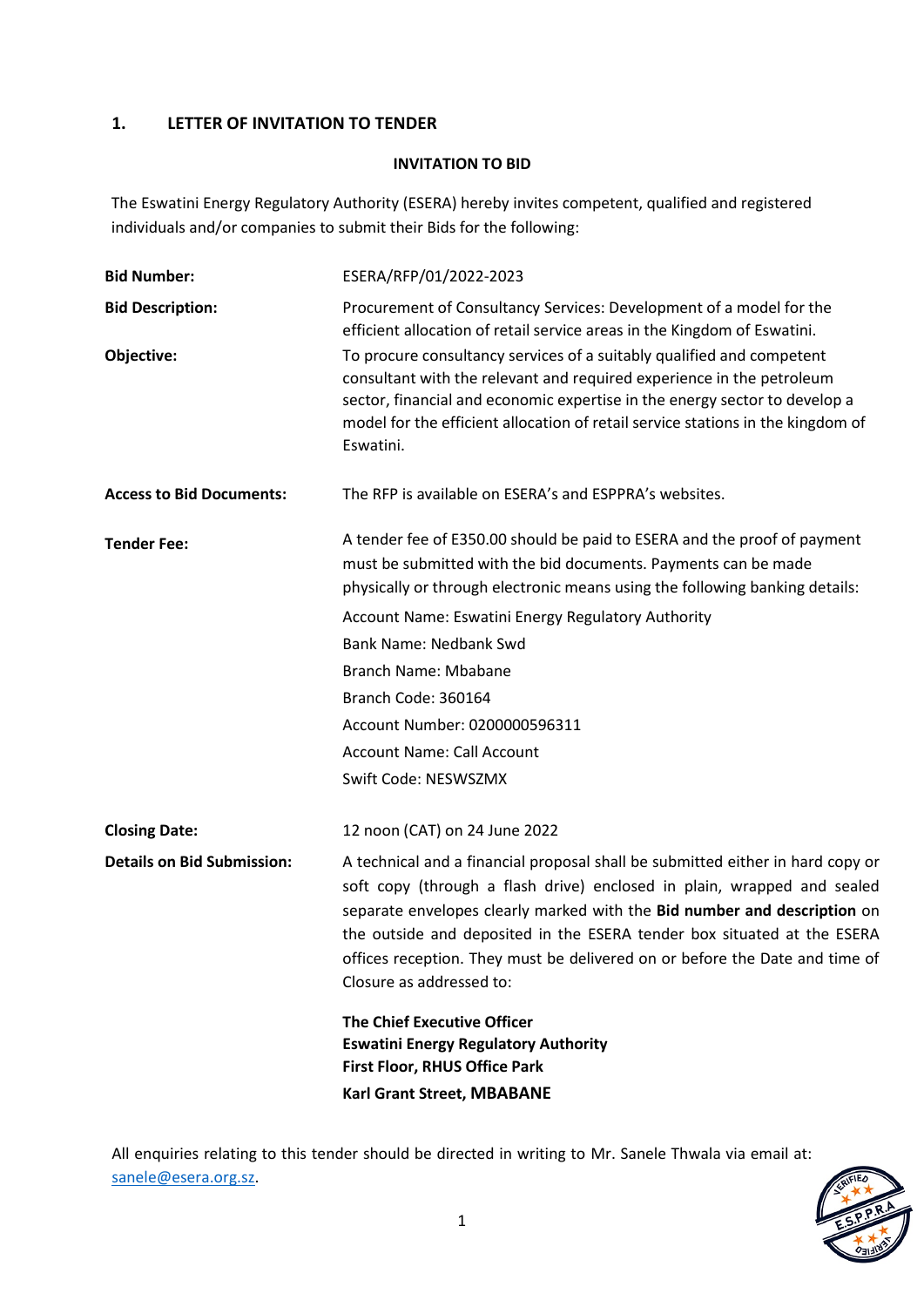#### **TERMS OF REFERENCE**

#### **2. INTRODUCTION**

The Eswatini Energy Regulatory Authority (ESERA) is a statutory energy regulatory body established through the Energy Regulatory Act, 2007 (Act No. 2 of 2007). The recently enacted Petroleum Act no:18 of 2020 assigns the regulation of downstream activities to the Eswatini Energy Regulatory Authority. This includes the issuance of Downstream Licences (Wholesale, retail, Biofuels, LPG, Natural Gas, and Petrochemical), enforcement of licence conditions, dispute resolution, consumer protection, as well as ensuring security and quality of fuel supply.

The pricing of fuel still remains a responsibility of the Ministry of Natural Resources and Energy (MNRE) and will be passed on to the Regulator with time. The Ministry regulates both retail and wholesale fuel prices for petrol, diesel and paraffin to ensure that fuel prices remain competitive, efficient and current. The fuel prices are based on a model called the Basic Fuel Price (BFP), with Industry profit margins determined using the Regulatory Accounting System (RAS) model. This model is similar to models used by all the SACU countries and tracks the activities in the international oil markets on a daily basis.

On an annual basis data is collected by MNRE from both wholesalers and retailers and used to update their profit margins RAS model. Over and above other things, this takes into account all the costs incurred by retail service station in their retail operations, volumes of fuel sold in that particular year, as well as new capital investments in the retail service stations.

Having the responsibility to regulate the downstream activities, the Authority issues, among other licences, a retail licence which is used as a regulatory instrument for the forecourt activities. To ensure that the consumer is not unnecessarily overburdened by the capital costs of filling stations where there is sufficient infrastructure to meet local volume demand, it is crucial that the license allocation for retail service stations is efficiently done and recognitive of current local area fuel volume demand as well as available fuel supply to meet that demand. While the forces of demand and supply may be major determining factors in the allocation of retail licenses, the Regulator is also aware that there are areas, particularly in the rural settings of the Country, that have a challenge accessing Petroleum products more so because the local area fuel demand does not

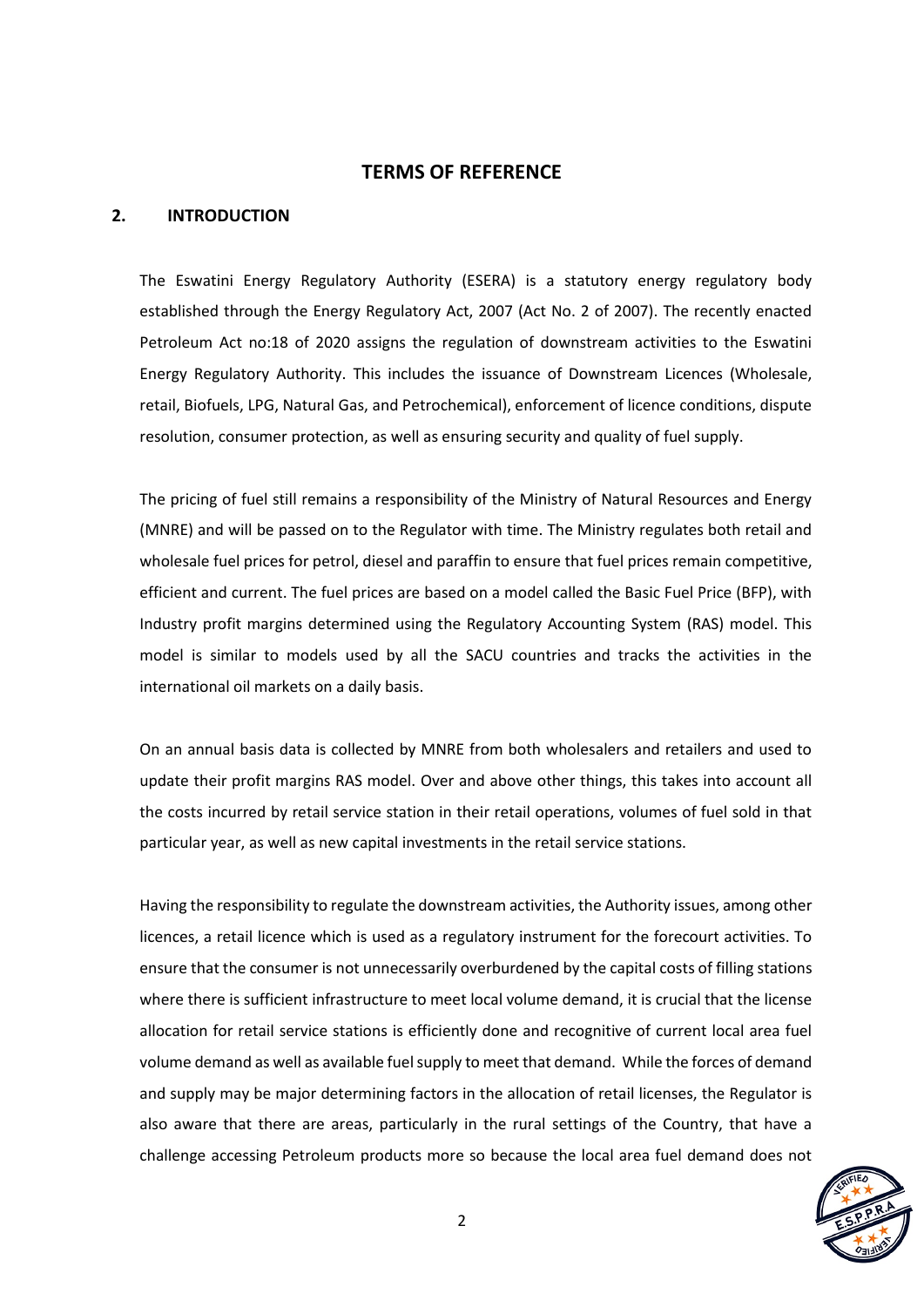make a feasible business case for a service station. It is this regard that the Authority wishes that such areas be prioritized in ensuring universal access to affordable fuel products for all citizens of the Country.

This therefore makes it necessary that a properly guided technical mechanism be developed to serve as a technical guide in the allocation and award of retail licences during the adjudication of applications. This is meant to assist the Authority in establishing an efficient regulatory environment that promotes universal access and security of petroleum products supply. It is in this regard the Authority requires the assistance of consultancy services for the development of a model for the efficient allocation of Retail Service stations in the Kingdom of Eswatini.

The Petroleum Act no 18 of 2020 also establishes the Eswatini National Petroleum Company, whose mandate, amongst others, is to ensure access to petroleum products in the rural areas, designated as Key National Development areas in the Kingdom of Eswatini. In this regard, the National Petroleum Company has undertaken a study to assess rural areas that have a potential to be designated Key National Development Sites, whose outcome has been availed for consideration in this study. As part of the study outcomes, an interactive map, showing all retail sites surveyed in this study, has also been produced .

#### **3. PURPOSE OF THE TERMS OF REFERENCE**

The aim of this document is to solicit services of a suitably qualified Consultant to develop a model for analysing petroleum retail sites (both existing and new applications) in order to produce an efficient retail service station network that will ensure that supply and demand is balanced within geographic areas to ensure sustainability of retail licensees given that margins are regulated. This network must be aligned to the Basic Fuel Price model, as well as the Regulatory Accounting System model used for the determination of petroleum industry profit margins.

This document sets out the scope of work, qualification criteria, project deliverables, evaluation criteria, and other critical objectives to be met by the consultant.

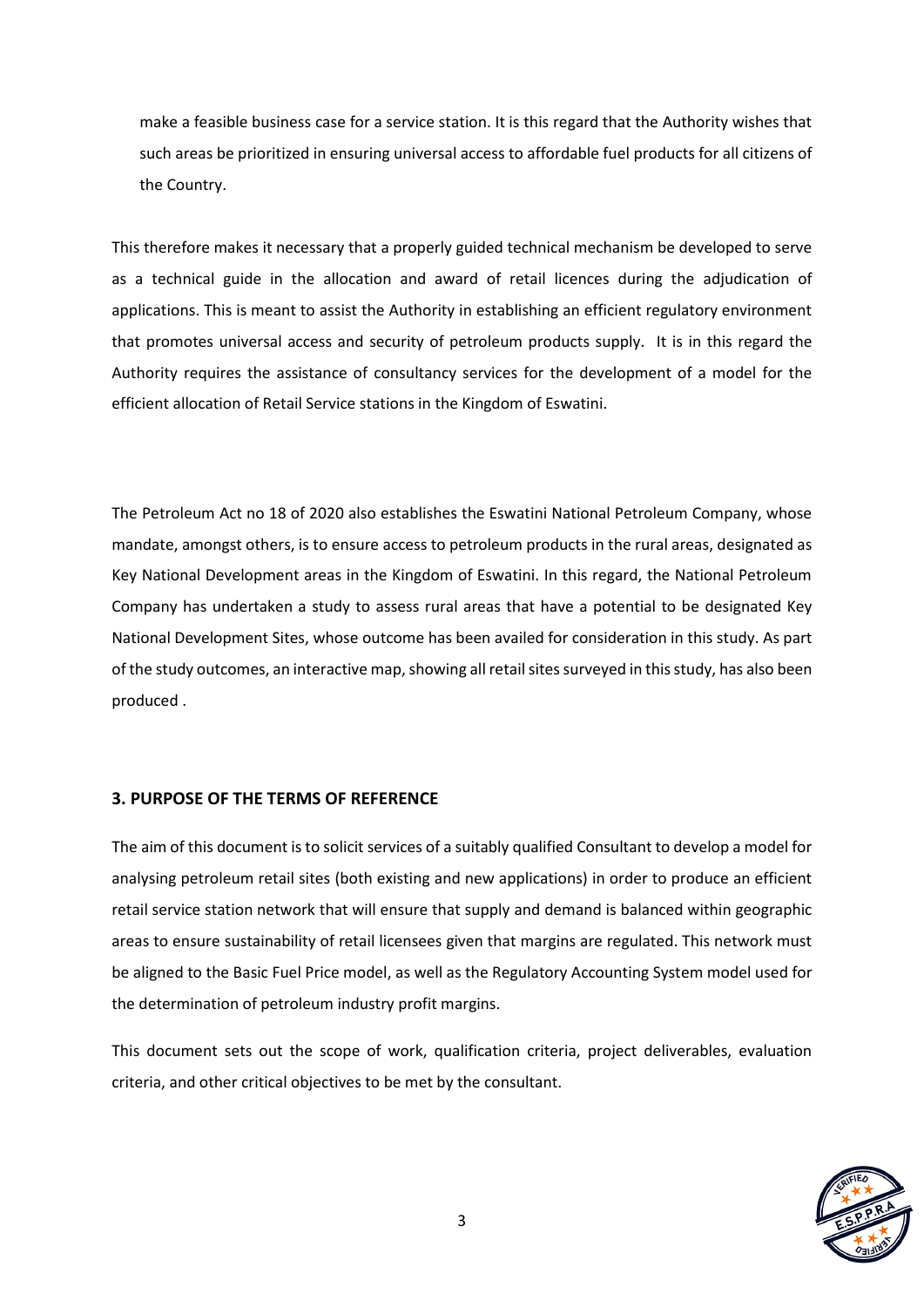#### **4. SCOPE OF WORK**

The scope of this study is to develop a model that will analyse petroleum retail sites in order to produce an efficient retail service network to service the Kingdom of Eswatini. The model should be able to assist the Regulator determine areas where there are too few or a surplus (more than enough to service the demand) of retail service stations and ultimately guide the decision to award a new petroleum retail licence. This shall entail:

- Reviewing of the current legislation and petroleum economic regulation instruments (BFP and RAS).
- Reviewing the results of a retail network survey conducted by ENPC, and conduct any further required survey to ensure the whole country network is covered. This shall include reviewing the inter-active map developed by ENPC with a view to enhance
- Analysing the existing retail service network and its ability to meet the country's petroleum product demand per geographical area in both rural and urban areas;
- Present the current national fuel consumption levels per geographical area to indicate the current distribution of volumes in the country;
- Developing a set of Indicators necessary to determine the optimal number of service stations for each Geographical area and the optimal distance between service stations. These Indicators s should be able to track economic development that may warrant an increase in the number of service stations per geographic area;
- Determining the key indicators for the viability of Retail Service Station.
- Developing an interactive map that may be accessible through the ESERA website that may be used by potential retail licence applicants to determine if the sites they have identified for business are appropriate (location, demand, etc).

The study must be cognisant of the need for:

- Efficiency, while promoting access to petroleum products particularly in rural areas
- Economic development and job creation.

This model should ultimately ensure that the consumer does not incur an unnecessary cost at the pump, through high retail margins resulting from an over-supply of Retail Sites since the RAS model is cognisant of capital and operational costs. For a market of the size of Eswatini, with the current petroleum economic regulation structure, efficiency in the allocation of retail licences is critical for the

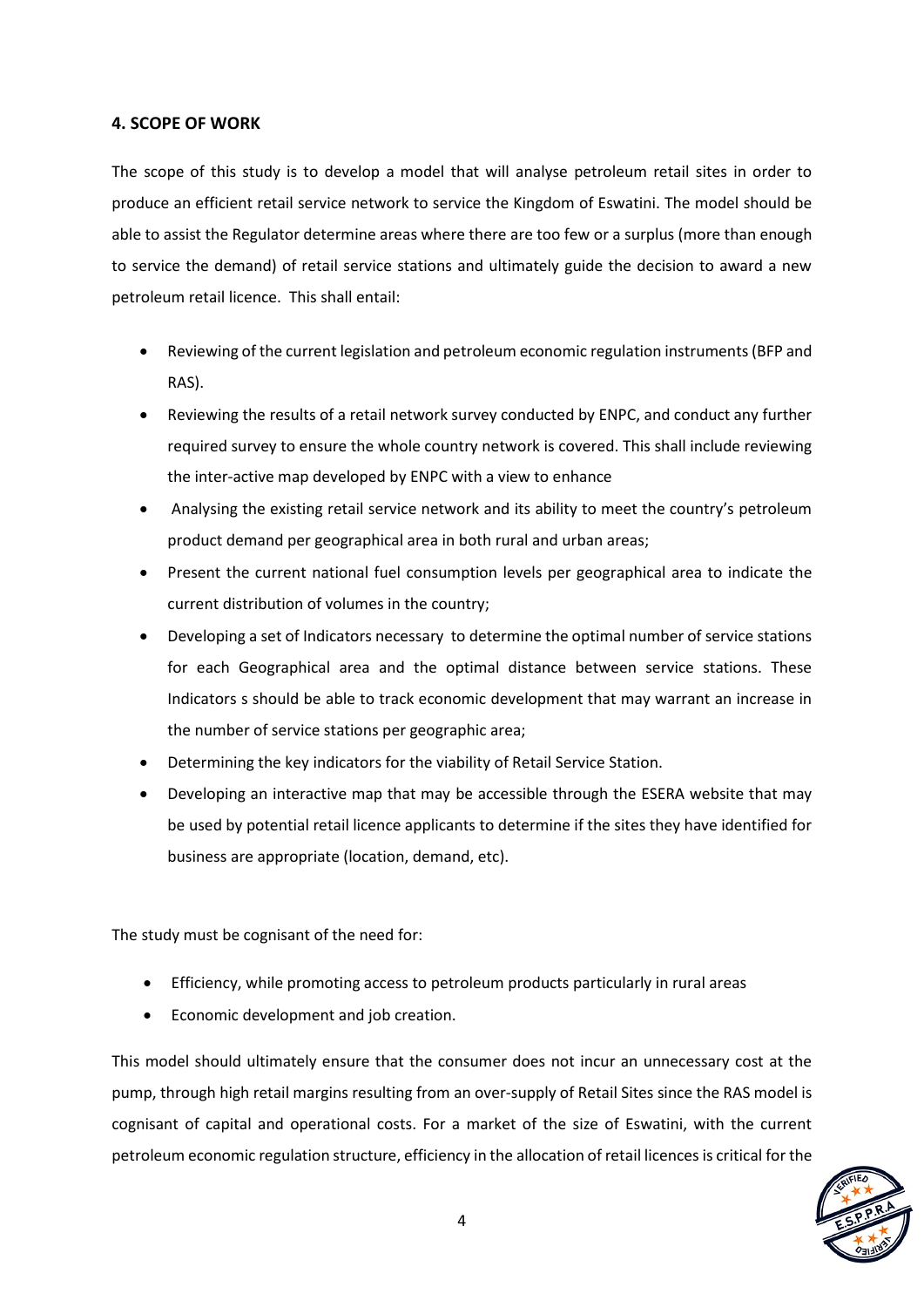sustainability of the retail industry. Ultimately, the licensing of a new service station should not lead to the immediate closure of an existing one.

#### **5. OBJECTIVE AND DELIVERABLES**

The overall objective of this assignment is to support ESERA in the development of a model that will guide the efficient allocation of retail service station, through licensing, in the Kingdom of Eswatini. The assignment covers the tasks as provided in the scope of work. Interested consultancy firms shall include the methodology and work plan for this assignment in their technical proposals. This task requires strong engagement and coordination with local stakeholders. The successful bidder will be expected to provide the following deliverables:

#### **Deliverable 1: Inception Report**

In not more than 7 days after an inception meeting, the Consultant shall provide an inception report on the assignment. This report will present a detailed work plan, project time schedule, information requirements, list of key stakeholders to be consulted, schedule for stakeholder engagement workshops and meetings, and a table of contents for the assignment. The inception meeting shall be arranged with ESERA and shall occur within 21 days after the contract signature date.

## **Deliverable 2: Existing Retail Service Station Network, current national consumption levels and demand gaps report**

Based on a survey conducted and review of data of the existing retail service station network of Eswatini, the Consultant shall provide a comprehensive report on the current retail service network, current national consumption levels per geographic location identifying current demand gaps as well as areas where there is a surplus of service stations. Key in this report, the consultant must develop a set of KPIs to be inclusive of amongst other things key economic and technical factors behind the determination of the gaps particularly in the rural areas, as well the surplus of retail service stations mostly in the developed urban areas.

Also included in this report, must be a review of the study conducted by the Eswatini National Petroleum Company, current legislation and petroleum economic regulation instruments (BFP and RAS). This review must clearly indicate the impacts to the retail margin, as determined through the Regulatory Accounting System model in the Kingdom of Eswatini, by an over-supply of retail service stations. The ultimate effect to the consumer at the pump as a result of an over-supply of just one retail service station must be clearly demonstrated.

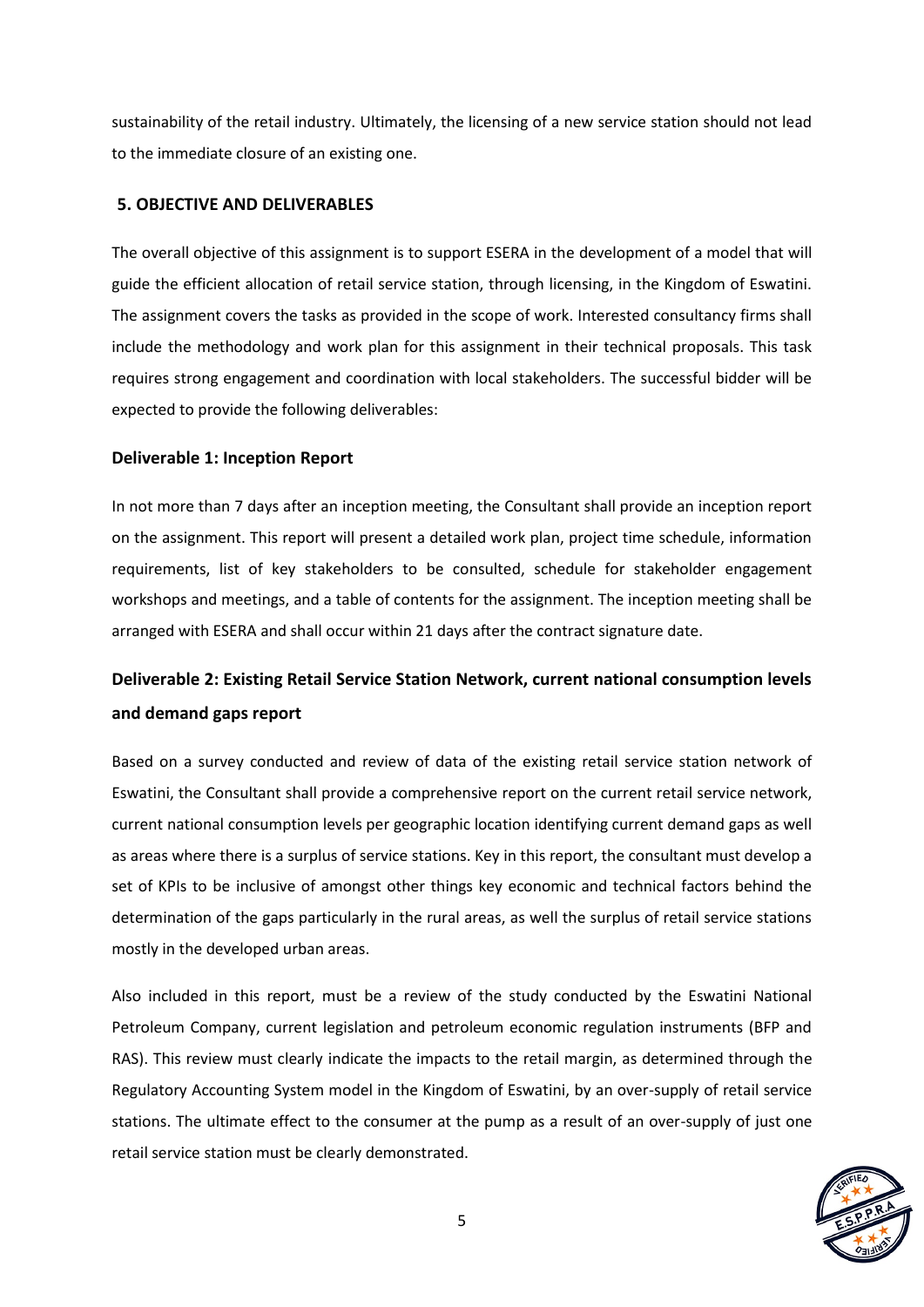#### **Deliverable 3: Draft Model framework**

Based on the existing Retail Service network, retail margin framework and developed set key indicators the consultant is to provide a draft model framework, to be used for the efficient allocation of additional service stations in the areas where there is room for more service stations and the control of thereof of same in the areas where there is an over-supply.

The developed model should be capable of:

- projecting an ideal service station network to service each geographical area, thereby assisting in the equitable distribution of services stations, incorporating existing network.
- Indicating when there is insufficient economic activity in an area to warrant an additional retail service station.
- Analysing the business case of each new service station proposal. This model, preferably an excel model, should assist in assessing the feasibility of each proposed retail business in the case where the volumes are less than ideal yet the inputs/assumption are not those assumed for the typical site defined in the RAS. Typically, a case where a developer argues that his capital costs are much lower than those assumed in the RAS model

The draft model should be presented to ESERA and key petroleum industry stakeholders as identified by the Regulator and the Consultant before a final Model, incorporating the stakeholder's feedback, is produced.

#### **Deliverable 4: Final Project Report**

The Consultant shall then provide a final project report, inclusive of existing retail network with the current geographic local consumption levels, identified demand gaps, oversupplied areas and the finally approved model for use in the allocation of new retail sites. The retail network must be further incorporated in an interactive map, that can be accessed through an ESERA website and can be used by all potential retail licence applicants to aid in determining the appropriateness of identified retail sites. This report shall include all assumptions used in developing the model as well as guidelines/manual for the using the model. The consultant will also be expected to also provide recommendations on better ways to improve the efficiencies in allocating retail service station to the benefit of the end consumer in petroleum product retailing.

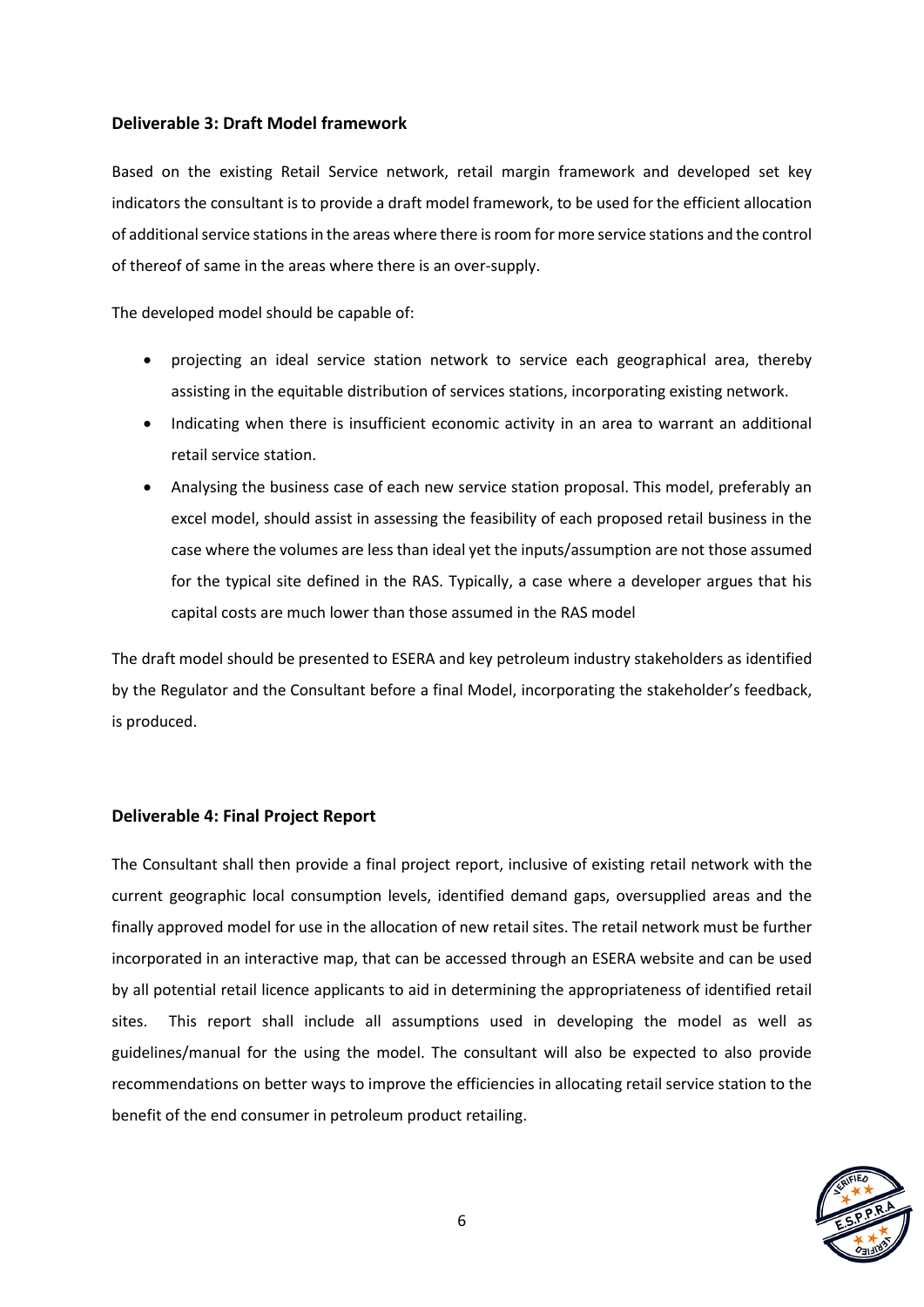All drafts and final deliverables by the Consultant shall be submitted to ESERA and, in the form and number of copies specified, and shall be subject to ESERA's approval before they can be concluded. The Consultant shall propose a time-table for the implementation of activities and deliverables taking into consideration the review period of reports by ESERA and other stakeholders.

The activities in this assignment shall be completed within a period of **four (4) months** from the effective date of the contract.

#### **6. COORDINATION AND REPORTING**

- a. ESERA shall appoint a Project Manager to coordinate the project with the Consultant.
- b. The Consultant shall conduct five workshops during the course of this assignment:
	- Workshop 1: Inception meeting information gathering and alignment on tasks, outcomes and expectations
	- Workshop 2: Presentation of report on existing retail service network, current geographic consumption levels and current demand gaps as wells as areas with oversupply
	- Workshop 3: Presentation of draft model framework for efficient allocation of new retail service areas to ESERA for understanding and approval
	- Workshop 4: Presentation of draft model framework for efficient allocation of new retail service areas to other stakeholders as identified by ESERA and the Consultant
	- Workshop 5: Training workshop of selected ESERA staff on the use model for decision making in the adjudication of retail service station proposals
	- c. All reports, minutes, presentations, and studies conducted shall be made available to ESERA in electronic media. Copyright of all reports, minutes, presentations and studies shall vest in the ESERA.

## **7. QUALIFICATIONS OF THE TEAM**

The desired consulting firm should be of international standard and have the necessary permanent key personnel required in carrying out the services. The Consultant for this assignment shall possess the following qualities:

7.1 The consultant's core team of experts should comprise at least the following, each with the requisite academic qualifications of at least a post- graduate degree in the professional field, and a minimum of 10 years of professional experience in the oil industry: Team Leader, Economist, Petroleum Pricing Expert, Financial Analyst Expert.

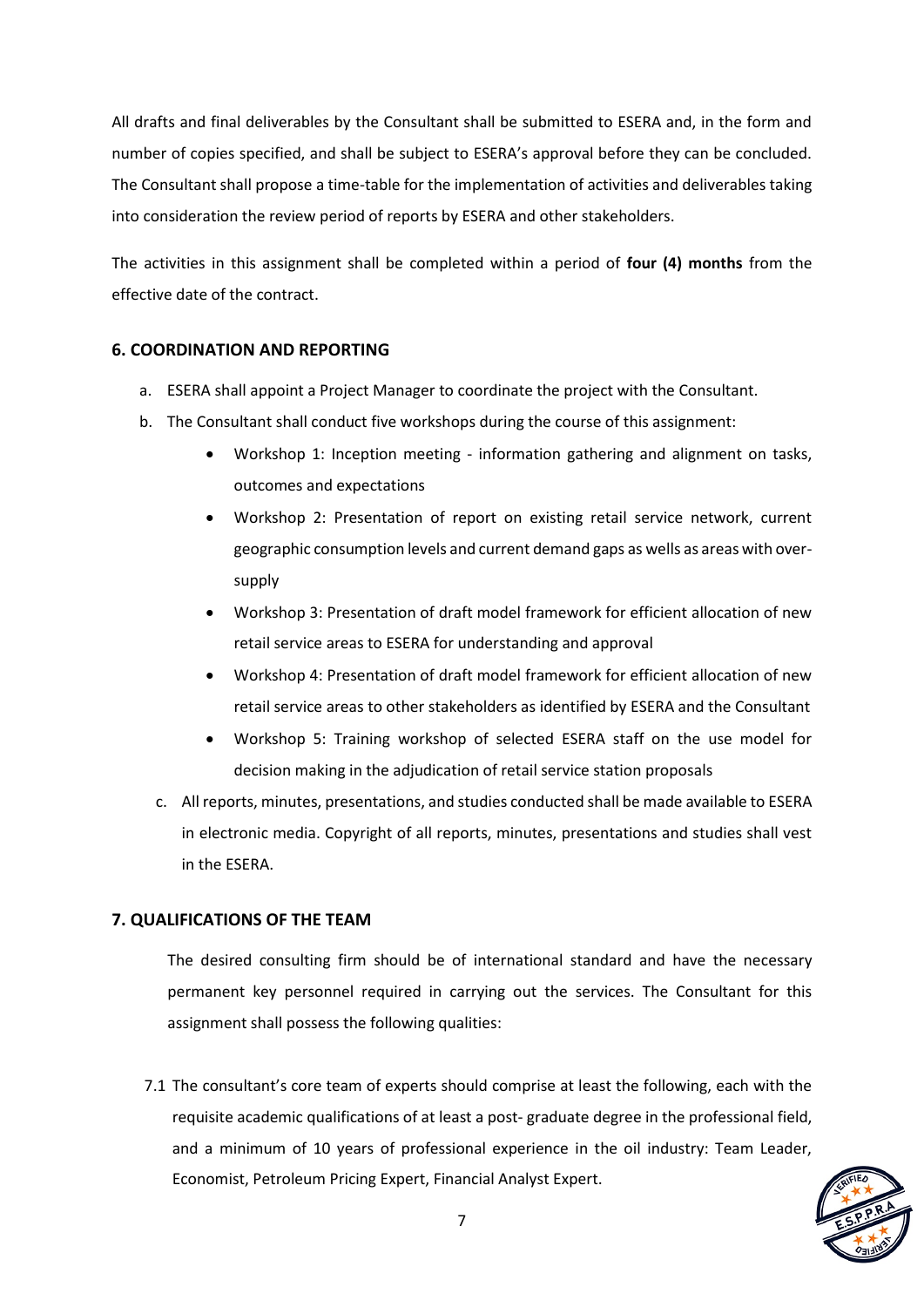- 7.2 The Team Leader should have a minimum of a post graduate degree in Economics or Energy Studies or equivalent, In-depth professional experience in the oil industry, 10 years' experience in the oil industry and management of similar contracts, Broad knowledge of Energy Economics, financial modelling and financial model development.
- 7.3 The consultant should demonstrate a good understanding of the Eswatini oil industry's retail operations and dynamics with experience on the application of regulatory accounting system model in determining the retail margins. Further, the Consultant must have the appropriate financial experience in the application of financial models.
- 7.4 The consultant should possess excellent problem solving, communication and research skills.
- 7.5 Consultant should have strong analytical writing skills, ability to manage complex tasks and coordinate an inter-disciplinary team in a multi-cultural environment
- 7.6 Consultant must be fluent in the English Language as the official working language for this assignment shall be English.

#### **8. PROPOSAL SUBMISSION REQUIREMENTS AND PROCEDURE**

Applicants shall submit their written proposals as follows:

- 8.1 Technical proposal with:
	- 8.1.1 Detailed CVs and qualifications of all consultants participating in this assignment clearly demonstrating sufficient experience in carrying out similar tasks before.
	- 8.1.2 Proposed methodology and implementation/work plan with clear timelines
	- 8.1.3 Proposed local participation through local partners and participants
	- 8.1.4 Demonstration of deliberate strategy and initiatives for knowledge transfer to ESERA staff, and local partners and participants.
- 8.2 Financial proposal:
	- 8.2.1 With all monetary amounts in the official Kingdom of Eswatini currency, which is Eswatini Lilangeni (SZL)
	- 8.2.2 To be inclusive of all taxes. Non-resident consultants must note Eswatini Income Tax Act, requires that a 15% withholding tax be deducted from each invoice. This tax can however be claimed at their country of residence if the country has an income tax agreement with Eswatini.
	- 8.2.3 To be inclusive of professional fees, transportation cost, accommodation and subsistence cost and administration fees (including logistical arrangements for

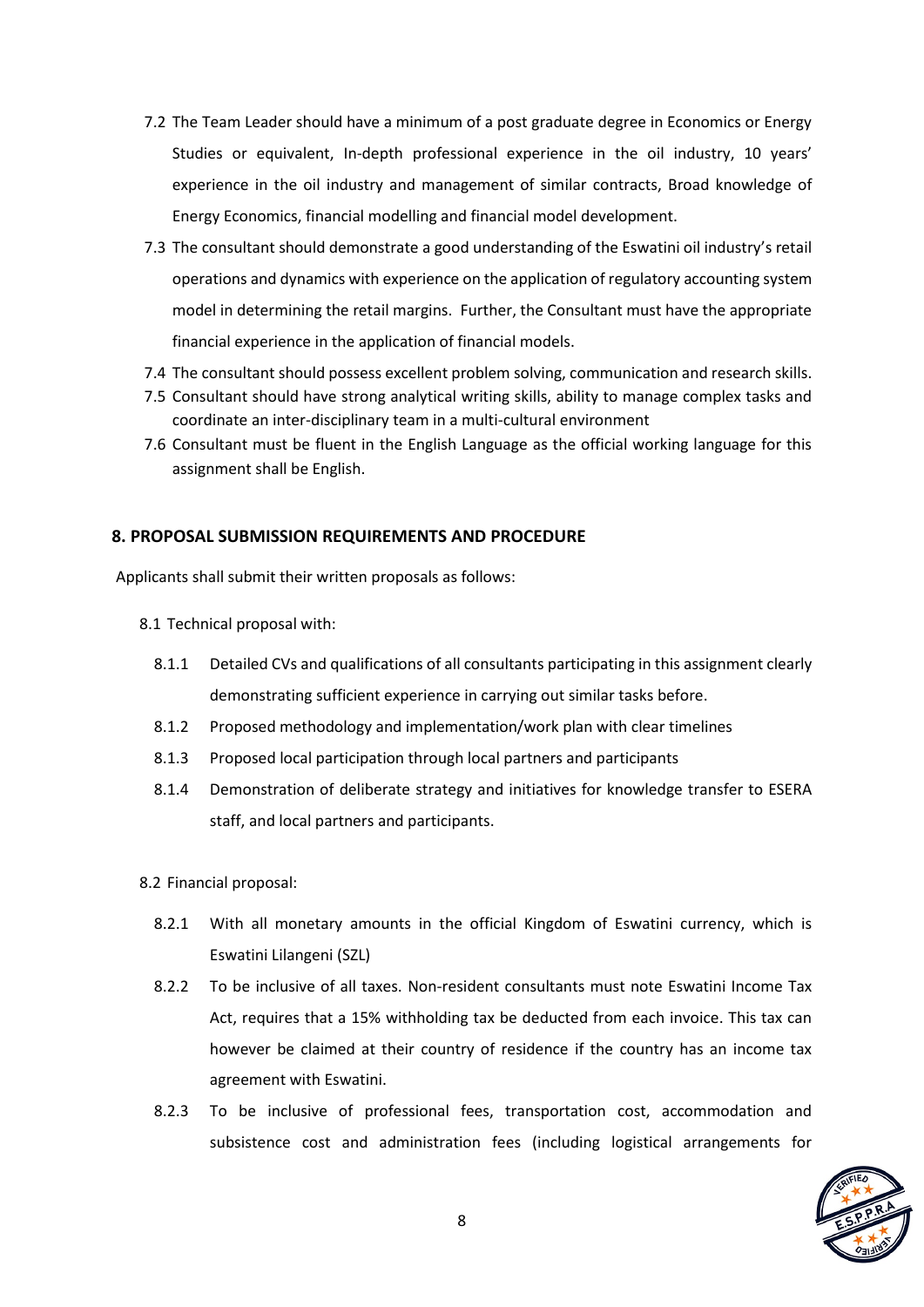meetings, workshops, venues and catering). Costs should be split according to categories.

A technical and a financial proposal shall be submitted either in hard copy or soft copy (through a flash drive, with separate and clearly labelled folders) enclosed in plain, wrapped and sealed **separate envelopes**, clearly marked on the outside and deposited in the ESERA tender box situated at the ESERA offices reception, found at the address provided below.

#### **Contract No: ESERA/RFP/01/2022-2023**

## **CONSULTANCY SERVICES FOR DEVELOPING A MODEL FOR THE EFFICIENT ALLOCATION OF RETAIL SERVICE STATIONS IN THE KINGDOM OF ESWATINI**

They must be delivered on or before the Date and time of Closure as addressed to:

**The Chief Executive Officer Eswatini Energy Regulatory Authority First Floor, RHUS Office Park Karl Grant Street MBABANE**

**The closing date for submission of proposals is 12:00hrs (CAT) on Friday, 24th June 2022. Late, incomplete, telephoned or telegraphic tenders will not be considered.** 

#### **9. EVALUATION METHODOLOGY**

The tender evaluation shall be in two-folds. First will be the technical evaluation, which will then be followed by the financial evaluation only for consultants that surpassed the minimum score for technical proposals. It is therefore mandatory for bidders to submit a technical proposal separate from the financial proposal, each wrapped in own sealed envelope and clearly marked "Technical Proposal" and "Financial Proposal", respectively. Electronic submissions shall be through flash drives with separate and clearly labelled folders. The weights for the evaluation are as follows:

Technical Proposal – 70%

Financial Proposal – 30%

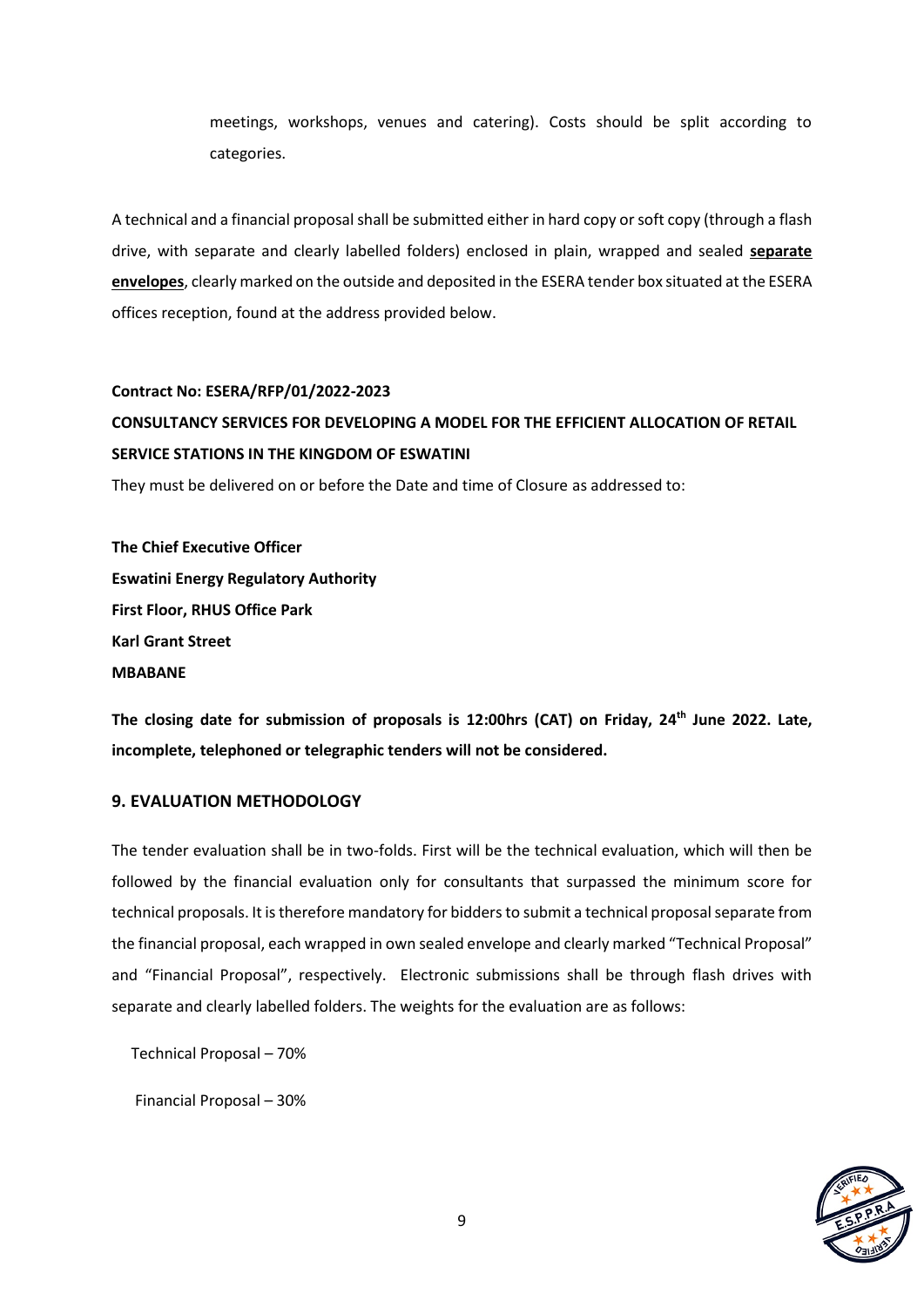## **9.1 Technical Evaluation**

|                                                             | <b>Description</b>                                                                                                                                                                                    | <b>Points</b> |
|-------------------------------------------------------------|-------------------------------------------------------------------------------------------------------------------------------------------------------------------------------------------------------|---------------|
|                                                             | Experience of firm/consortium in the<br>development/application of Regulatory Accounting<br>System Model in determining retail margins.                                                               | 10            |
| <b>EXPERIENCE OF THE</b><br>CONSULTANTS/                    | Experience/understanding of the bidding firm/consortium<br>of the local (Eswatini) Petroleum retail industry<br>operations and dynamics                                                               | 10            |
| <b>CONSORTIUM</b>                                           | Regional experience of the firm/consortium in developing<br>models for the Petroleum Industry                                                                                                         | 5             |
|                                                             | General consulting experience of the firm/consortium                                                                                                                                                  | 5             |
| <b>PROPOSED APPROACH/</b>                                   | Understanding of scope of work                                                                                                                                                                        | 5             |
| <b>METHODOLOGY</b>                                          | Adequacy and quality of workplan                                                                                                                                                                      | 5             |
|                                                             | Adequacy of technical approach and methodology                                                                                                                                                        | 20            |
| <b>QUALIFICATIONS, EXPERIENCE</b>                           | <b>Education and qualification</b>                                                                                                                                                                    | 5             |
| AND COMPETENCE OF TEAM<br><b>LEADER</b>                     | Relevant experience of Team Leader (Oil Industry,<br>management of similar contracts and financial modelling)                                                                                         | 10            |
| <b>QUALIFICATIONS, EXPERIENCE</b>                           | Education and qualification of key staff (Economist,<br>Financial Analyst, Petroleum pricing)                                                                                                         | 9             |
| <b>AND COMPETENCE OF SUPPORT</b><br><b>STAFF</b>            | Financial model development experience from key staff                                                                                                                                                 | 3             |
|                                                             | Relevant experience of each of the key staff (Economist,<br>Financial Analyst, Petroleum pricing)                                                                                                     | 3             |
| <b>LOCAL PARTICIPATION AND</b><br><b>KNOWLEDGE TRANSFER</b> | Participation of local entities or Eswatini National(s) and<br>demonstration of deliberate strategy and initiatives for<br>knowledge transfer to ESERA staff, and local partners and<br>participants. | 10            |
|                                                             | <b>Total points technical points</b>                                                                                                                                                                  | 100           |
|                                                             | <b>Minimum technical points</b>                                                                                                                                                                       | 80            |

## **9.2 Financial Evaluation**

Only financial proposals of bidders that surpassed the defined minimum score from the technical proposal shall be evaluated. The lowest priced bid will be given a financial score of 100. All other bids

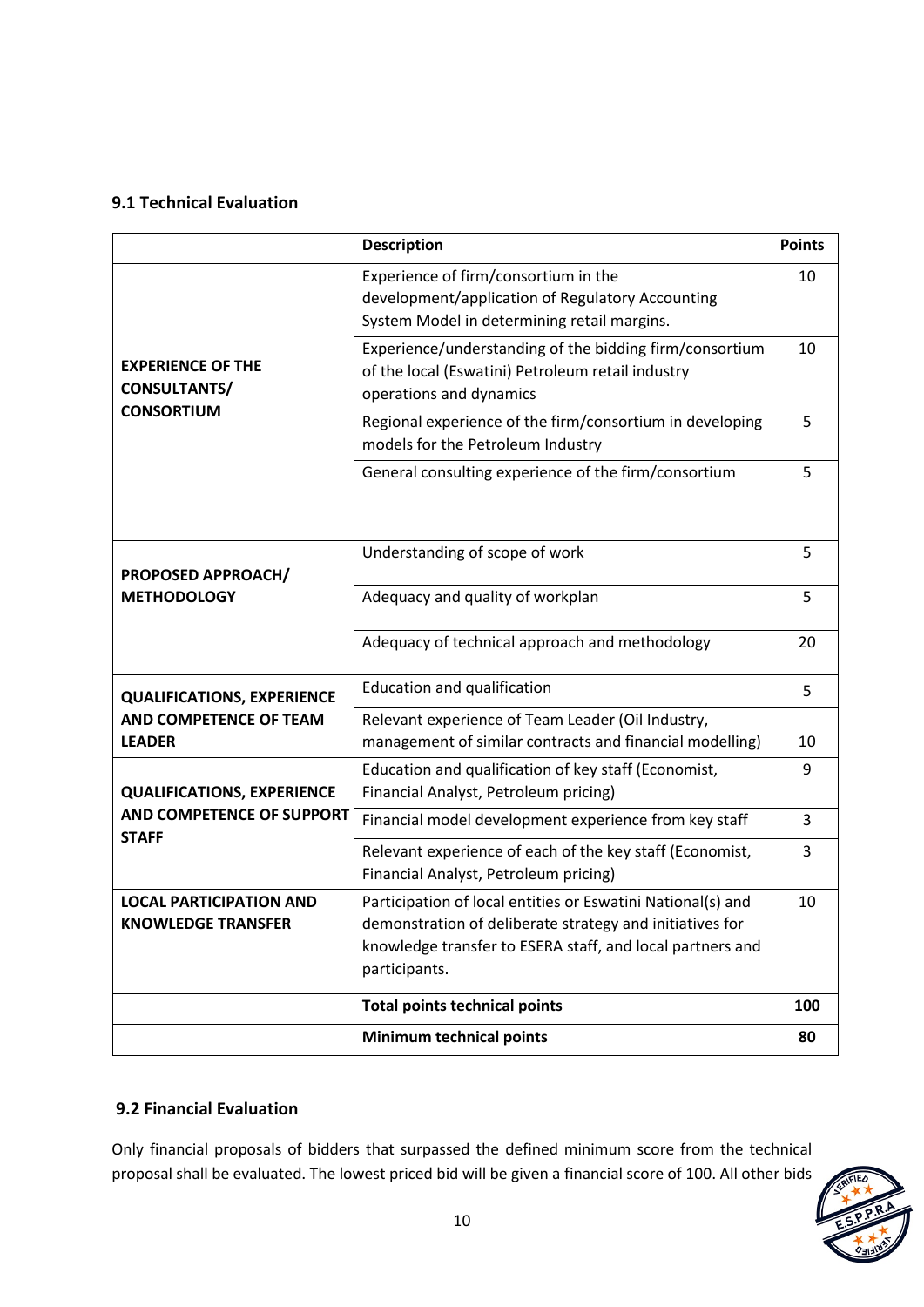shall be allocated a financial score that is inversely proportional to the lowest price evaluated as demonstrated by the formula below:

$$
Financial Score (Fs) = \frac{Lowest Bid Price}{Price of Bid Under Consideration} \times 100
$$

#### **9.3 Final Evaluation**

The weighted technical and financial scores shall be added together to give a total score for each proposal. The proposal with the highest score shall be recommended for an award of a contract. This score shall be determined as follows:

$$
FV = Ts \times T\% + F_s \times P\%,
$$

where FV is the Final Score,  $T_s$  is the bid technical score, T is the defined weight of the technical proposal,  $F_s$  is the bid financial score and P is the weight of the financial proposal.

*ESERA reserves the right to, at any time, change its evaluation criteria and is not bound to accept the lowest or any proposal.*

#### **10. STATUTORY DOCUMENTS TO BE SUBMITTED WITH TECHNICAL PROPOSAL**

The following documents will not be evaluated but are required for the tender evaluation. Applicants shall provide certified copies of the following documents:

- Power of Attorney
- Certificate of Incorporation or equivalent
- Original of Tax Compliance or equivalent
- Certified Copy of Trading Licence or equivalent
- Form J (Company Directors and their addresses) and Form C (Company Share composition) or equivalent
- Police Clearance or Affidavits of Directors
- Last three years audited or independently reviewed financial statements

## **11. STRUCTURE OF THE TECHNICAL PROPOSAL**

## **11.1 Tender Form and Declaration of Eligibility**

The tenderer shall submit a signed Declaration of Eligibility and Tender Form in the formats provided in Annexure 1 and Annexure 2, respectively.

## **11.2 Background of the Organisation**

The tenderer is expected to give background information of their organisation and staff, which must at minimum cover the following:

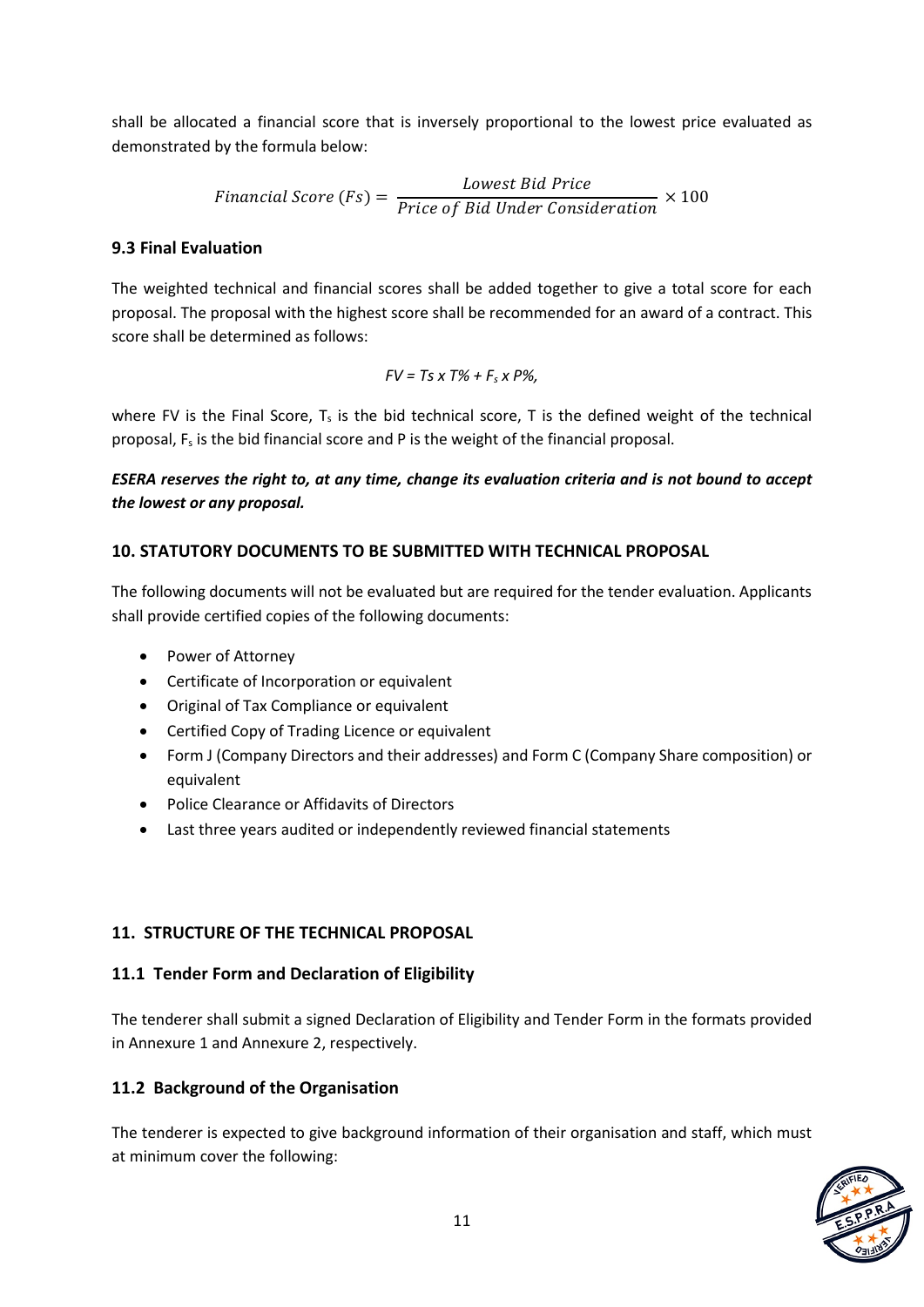- company profile and similar projects completed by the firm (Consortiums should provide company profiles for each and every member)
- Profile of the team members (e.g qualifications, experience and professional affiliation)
- The physical address of the organisation

#### **11.3 Approach and Methodology**

Bidder's must demonstrate a comprehensive understanding of the assignment and must include but not limited to:

- Detailed and comprehensive approach and methodology to be adopted for the assignment
- A clear workplan
- Manpower plan and associated manhours to be worked by each team member
- Comments or suggestions on the Terms of Reference

#### **11.4 Local Participation and Knowledge Transfer**

The desired Consultant is expected to demonstrate a deliberate strategy and initiatives for knowledge transfer and local participation. This can be, among other things, through local partnerships and training of local participants. At the end of the study, the Consultant is expected to train ESERA staff and other relevant stakeholders on the application and use of models developed. At a minimum, a training plan must be proposed.

#### **11.5 Attachments – Statutory Documents and Curriculum Vitae**

The tender documents must include all the statutory and other documents as provided in Section 10 above with curriculum vitae of all key team members showing detailed academic credentials, work experience and professional affiliation. Any other information about the team members' credentials, which in the opinion of the Consultant can add value, can also be included in this section.

#### **12. ADDITIONAL INFORMATION**

- a. ESERA reserves the right to modify the scope of this project subject to negotiations with the successful tenderer.
- b. ESERA reserves the right to accept or reject any tender, and to annul the tendering process and reject all tenders at any time prior to the award of a contract, without incurring any liability to the affected tenderers or any obligation to inform the affected tenderers.
- c. The tender shall be valid for a period of **ninety (90) days**, and prior to the expiry of the validity period, ESERA will issue an intent to award the contract through the Eswatini Public Procurement Regulatory Authority (ESPPRA) and local print media. **Ten (10)** working days after that, ESERA shall invite the successful tenderer for contract negotiations provided there are no objections to the intention to award.

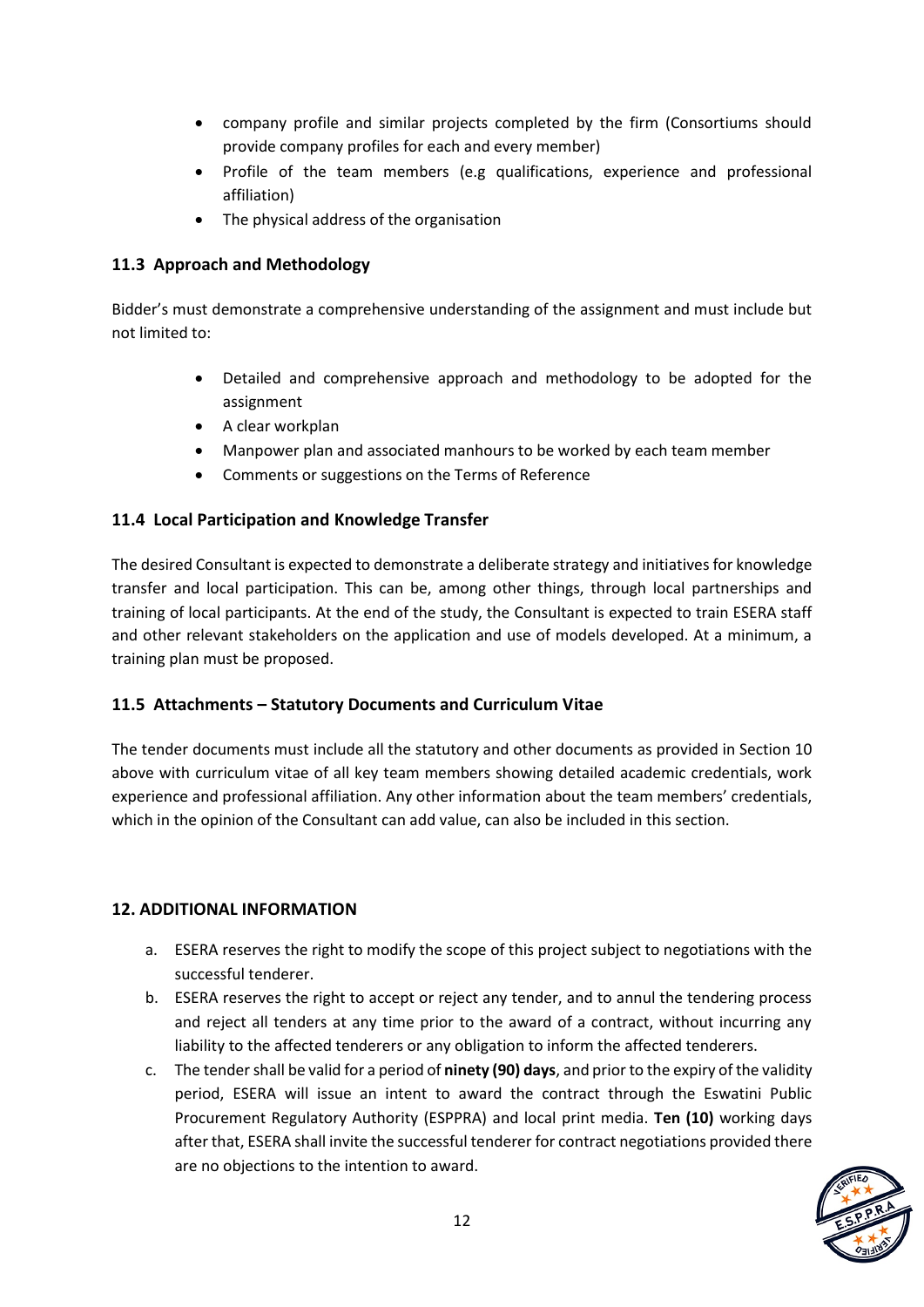d. All enquiries relating to this tender should be directed in writing to Mr. Sanele Thwala via email at: sanele@esera.org.sz. Before Monday 06<sup>th</sup> June 2022

## **13. CONTRACT TERMS AND CONDITIONS**

#### **13.1 DEFINITIONS**

- i. The clause headings in this Contract are used for convenience and reference purposes only and shall not be used in the interpretation nor be deemed to modify or amplify the terms of this Agreement or any clause thereof.
- ii. Throughout this document:
	- a) unless the context clearly indicates a contrary intention, any words importing or connoting any gender includes all genders;
	- b) the term "in writing" means communicated in written form (e.g by e-mail, fax) with proof of receipt;
	- c) if the context so requires, "singular" means "plural" and vice versa;
	- d) day" means Gregorian calendar day; and
	- e) natural persons include artificial person and vice versa and shall in the eventuality of a change in the Laws of Eswatini to provide for the same, insolvency shall include judicial management.
- iii. The following expressions shall bear the meanings assigned to them below and cognate expression shall bear corresponding meanings:
	- a) "ESERA" means The Eswatini Energy Regulatory Authority, a Government parastatal established in terms of the Energy Regulatory Act, 2007 with its principal place of business at First Floor, RHUS Office Park, Karl Grant Street, Mbabane, Hhohho Region, for purposes of executing this agreement into binding force, herein represented by Mr. Skhumbuzo Tsabedze, in his capacity as the Chief Executive Officer, he being duly authorized to so representatively act herein and he too, hereby warranting his lawful authorization to so act herein.
	- b) The "Consultant" means the individual or firm that will be successful in the bid process.
	- c) "The Parties" shall mean ESERA and the Consultant.
	- d) "Commencement Date" means the date on which the last signature necessary to complete the formal signing of this agreement into existence is appended;
	- e) "Project Manager" means a person appointed by ESERA to act as Project Manager for the purposes of this contract;
	- f) "Contract Price" shall mean the fixed sum provided in the financial proposal of the successful bidder.
- iv. Expressions or words defined in this agreement shall bear their ordinary meaning unless otherwise defined in this contract or by law.

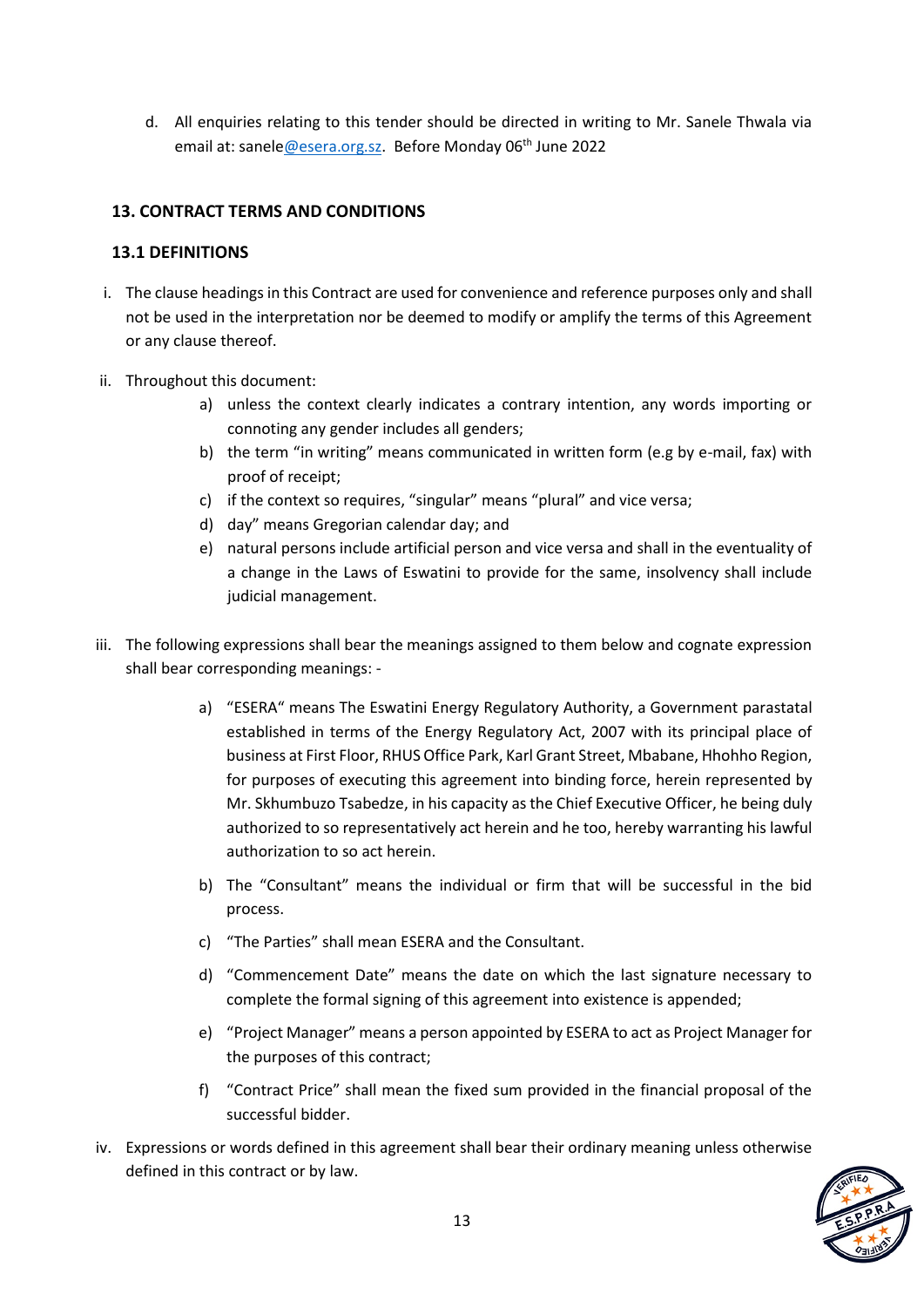- v. Annexure to the Agreement shall be deemed to be incorporated into and to form part of the Agreement. Provided that in the event there is a conflict between a particular provision of the main body of this agreement and any annexure thereof, the provision in the main body of the agreement prevails and shall be deemed to state the final intention of the parties in that regard.
- vi. The terms of this agreement having been negotiated, the rule of construction that provisions are to be constructed against the Party drafting an agreement, or part of an agreement, or on whose behalf an agreement or part of an agreement has been drafted, shall not apply to this Agreement.

## **13.2 COMMENCEMENT, EXECUTION AND COMPLETION OF THE PROJECT**

- 13.2.1 Commencement
- 13.2.2.1 The services to be carried under the Contract are to commence from the date of signature of the Contract.
- 13.2.2.2. In the event that any delay in the completion of the project is occasioned by any fault and/or delay by either party, the project shall be completed within such extended time frame as the parties may agree in writing; provided that both parties shall avoid any delays to the project.
- 13.2.2. Execution
- 13.2.2.1. ESERA will appoint a person to be a Project Manager to administer the Contract on her behalf.
- 13.2.2.2. The Project Manager shall be the liaison person for ESERA and shall be responsible for directing the performance of this contract. The Consultant shall constantly report and/or update ESERA on progress of the project at all material times where necessary or when required to do so.
- 13.2.3. Scope of Work
- 13.2.3.1. The Consultant shall perform consultancy services for the review of the Authority's Compliance Monitoring and Enforcement framework covering, but not limited to, the following:
	- a) A methodology and model to determine Quality of Supply and Service annual performance targets;
	- b) Audit manual for licensee performance with regards to quality of supply and service;
	- c) Clear strategies to dealing with non-compliance;
	- d) Clearly defined roles and responsibilities of the Regulator and licensees in the compliance monitoring and enforcement subject;
	- e) Other such miscellaneous considerations which include complaints procedure and dispute resolution, among others;
- 13.2.3.2. With any manner, details and as may be necessary in ensuring an excellent and satisfactory Compliance Monitoring and Enforcement framework on behalf of ESERA.

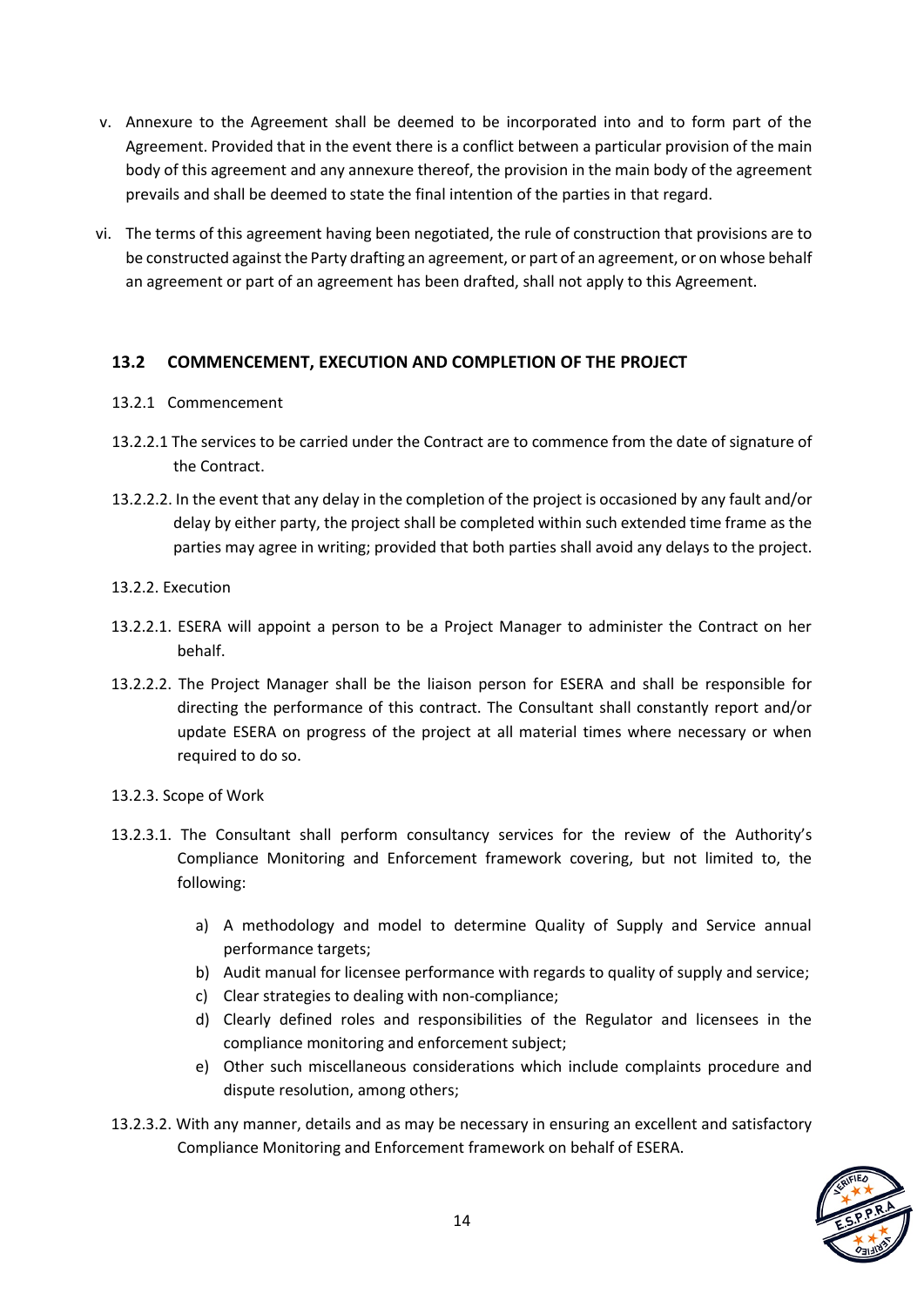- 13.2.3.3. Subject to the Consultant's due diligence and efficient execution and completion of the project, and/or the outputs specified herein above, the ESERA shall pay the sum of the contract price in clause 16.1.3 (f) above and the breakdown particularized as follows;
	- a. Remuneration: *As stated in the financial proposal of the successful bidder*
	- b. Reimbursable expenses: *As stated in the financial proposal of the successful bidder*

## **13.3. PAYMENT**

- 13.3.1 When claiming payment, the Consultant shall submit an invoice to ESERA. The invoice shall be submitted together with supporting documentations, addressed to The Eswatini Energy Regulatory Authority.
- 13.3.2 ESERA shall make payments to the Consultant within 30 days of receipt of a valid invoice.
- 13.3.3 Payment shall be made to an account specified by the Consultant free of any deductions, save for 15% withholding tax due under the tax laws of Eswatini; Provided that ESERA will provide the Consultant with all necessary documentation in order to enable the Consultant to claim any withholding tax withheld or deducted by ESERA on such invoice.
- 13.3.4 The payment terms shall be as follows:

| <b>MILESTONE</b>   | <b>PAYMENT PERCENTAGE</b> |
|--------------------|---------------------------|
| Deliverable 1      | 10 %                      |
| Deliverables 2     | 30%                       |
| Deliverables 3 & 4 | 35%                       |
| Deliverables 5 & 6 | 25%                       |

- 13.3.5 ESERA is open to negotiating payment terms linked to final project plan but **WILL NOT** make any upfront payments. All payments under the contract shall be made by bank transfer into the bank account indicated by the Consultant in her/his invoices.
- 13.3.6 The currency of payment of the Contract shall be in the Kingdom of Eswatini Lilangeni (SZL).
- 13.3.7. Indirect Payment
- 13.3.6.1. The remuneration of the Consultant charged to the Contract shall constitute his only remuneration in connection with the Contract and the Consultant shall not accept any trade Commission, discount, allowance or indirect payment or other consideration in connection with or in relation to the Contract or to the discharge of Consultant's obligations.

## **13.4. POSTPONEMENT, VARIATION AND TERMINATION**

13.4.1. Postponement and Termination.

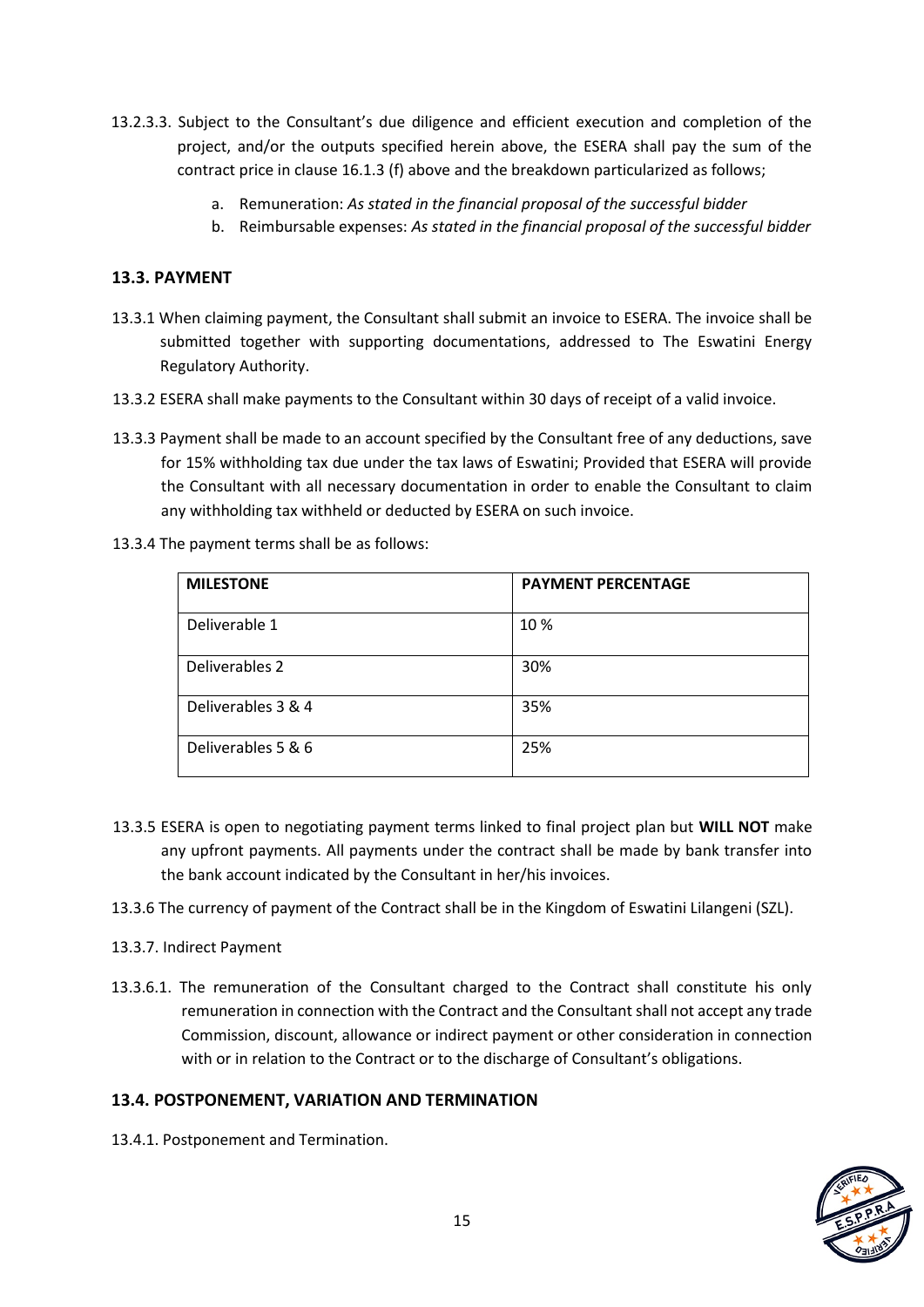- 13.4.1.1 Either party may, by written notice to the other party and at any time, give prior notice of his intention to postpone or abandon the project, in whole or in part, or terminate this contract.
- 13.4.1.2 The effective date of termination of the project shall not be less than fifteen (15) days after receipt of such notice, or such other longer or shorter period as may be agreed between the Parties.
- 13.4.1.3 Upon receipt of such notice the Consultant shall take immediate steps to bring the Services to a close and to reduce expenditure to a minimum.
- 13.4.1.4 Termination of the Contract, for whatever reasons, shall not prejudice or affect the accrued rights or claim and liabilities of either party to this Contact.
- 13.4.2. Variation
- 13.4.2.1 This agreement can only be varied by agreement in writing entered into by the parties.
- 13.4.2.2 Either one of the parties can initiate negotiations with a view to reach such said agreement.
- 13.4.3. Claims for Default
- 13.4.3.1 Any claim for damages arising out of default and termination shall be agreed between ESERA and the Consultant or, failing agreement, shall be referred to arbitration in accordance with Clause.

#### **13.5 FORCE MAJEURE**

- 13.5.1 Neither party shall be liable under this Contract if so far as either or both of them are prevented from carrying out the same by "force majeure", that is to say an act of God, act of war, warlike operations, civil commotion, strikes or any industrial action whatsoever, fire, tempest or any other cause or happening beyond its control.
- 13.5.2 If conditions of force majeure persist in respect of a party for a period in excess of 60 (sixty) days and have material adverse effect on the other party, and the parties are within such period unable to reach written agreement on amendments to the relevant provisions of this contract to take into account such conditions, the other party may terminate this agreement with immediate effect on written notice.

## **13.6. APPLICABLE LAW**

13.6.1. This Contract shall be deemed to be concluded in the Kingdom of Eswatini and shall accordingly be governed and construed according to the laws for the time being in force in the Kingdom of Eswatini.

## **13.7. RELAXATION**

13.7.1. No latitude, extension of time or other indulgence which may be given or allowed by any party to any other party in respect of the performance of any obligation hereunder or enforcement of any right arising from this agreement and no single or partial exercise of any right by any party shall under any circumstances be construed to be an implied consent by such party or

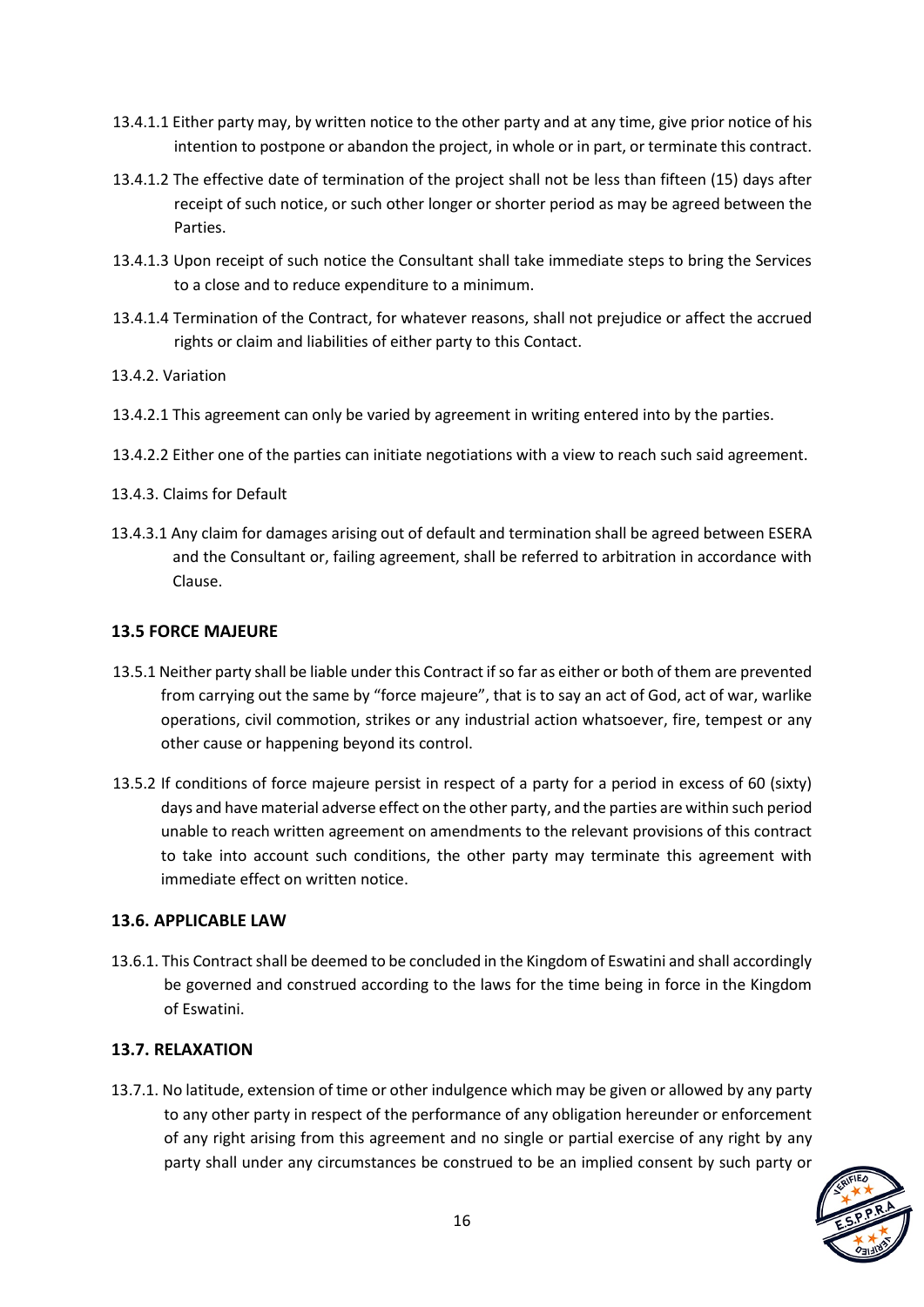operate as a waiver or a novation of, or otherwise affect any of that party's rights in terms of or arising from this contract or stop such party enforcing, strict and punctual compliance with each and every provision or terms hereof.

#### **13.8. SKILLS, CARE AND DILIGENCE**

13.8.1. The Consultant shall exercise all professional skills, care and diligence in the performance of the services under the Contract and shall carry out its responsibility at the best professional engagement.

## **13.9. COPYRIGHTS**

- 13.9.1 The copyright of all documents prepared by the Consultant in connection with the Project shall be vested with ESERA.
- 13.9.2 The Consultant may take copies of such documents but shall not use the contents thereof for any purposes unrelated to the Contract without the prior written consent of ESERA.

#### **13.10. OBLIGATIONS OF ESERA**

13.10.1. Furnish data and information

#### 13.10.1.1. ESERA shall:

- Furnish without charge and within a reasonable time all pertinent data and information requests by the Consultant in executing this Contract.
- Give such assistance as shall be reasonably required by the Consultant for the carrying out of its duties under the Contract.
- Give decisions on all reports, documents, recommendations and other matters properly referred to for decision by the Consultant in such reasonable time as not to delay or disrupt the performance by the Consultant of its obligations under this Contract.
- Any data they may require.
- Any assistance with regard to making appointments with Industry participants

#### 13.10.2. Approval of amended documents

- 13.10.2.1. Where ESERA approved a report or document subject to modification by the Consultant, the changes requested shall be incorporated into the document within a reasonable period and in any case before the end of the Contract period.
- 13.10.3. Assistance to the Consultant
- 13.10.3.1. ESERA shall whenever possible assist the Consultant in obtaining necessary visas, permits, and customs clearance.
- 13.10.3.2. ESERA shall deduct the withholding tax to ensure that the Consultant complies with the tax laws of Eswatini. ESERA shall provide the Consultant with the withholding Tax Certificate.



#### **13.11. BREACH**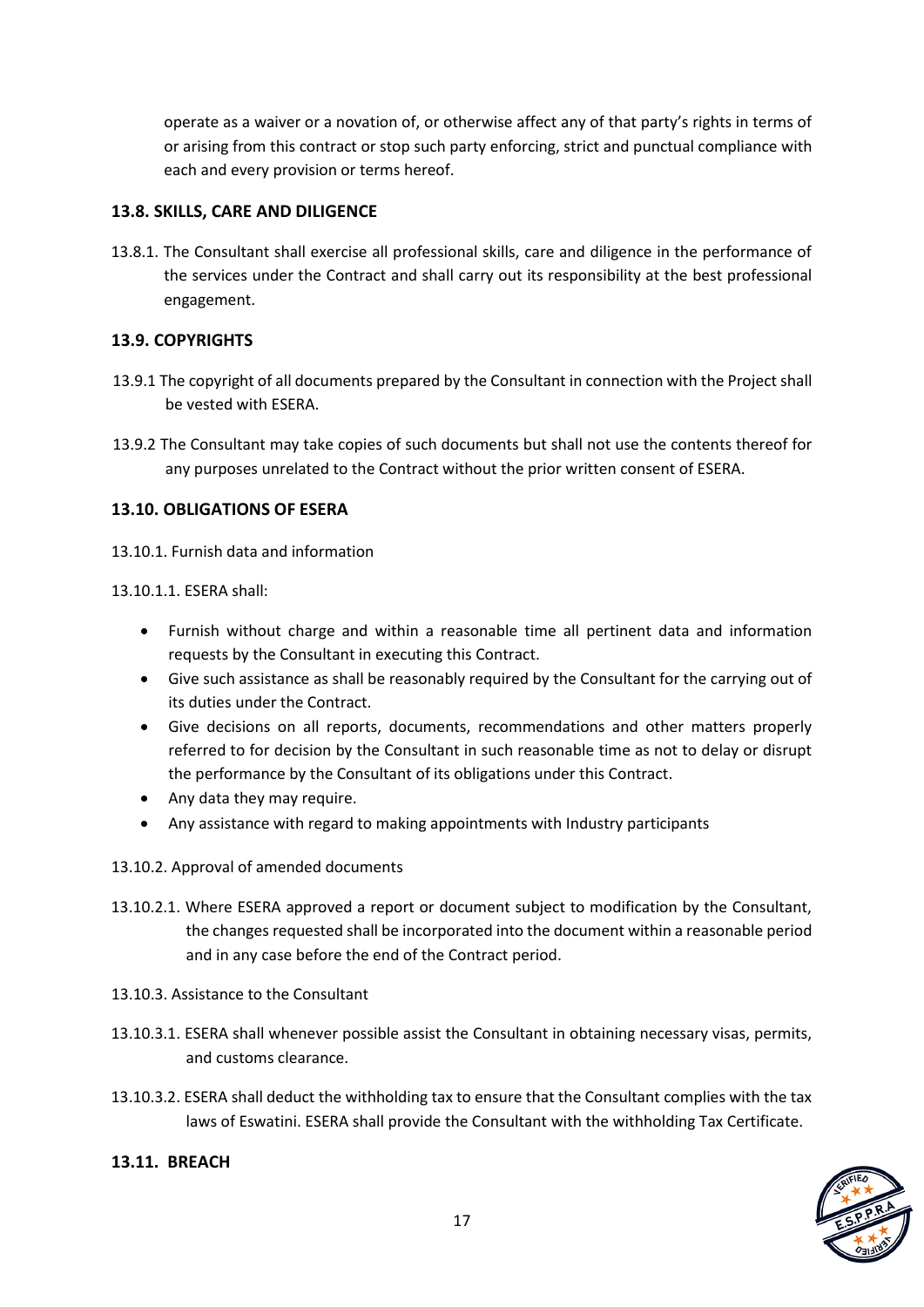13.11.1 Either one of the parties shall be entitled after giving the other one of the parties 10 (ten) days' notice in writing, to terminate this agreement and to claim damages from the other one of the parties, should such other one of the parties commit any breach of the agreement and fail to remedy such breach within the said 10 (ten) days of notice.

## **13.12. SETTLEMENT OF DISPUTES / ARBITRATION**

- 13.2.1 This Agreement relies for its efficacy on the exercise by the Parties of utmost good faith. Therefore, the general and specific terms and conditions of this Contract are to be construed accordingly and will be interpreted where necessary by mutual agreement.
- 13.2.2 If the parties are unable to resolve any dispute resulting from this Contract by means of joint co-operation or discussion between them within two weeks after a dispute arises, then it shall be resolved by way Arbitration in accordance with the Arbitration Laws of Eswatini.
- 13.2.3 The arbitrator shall be chosen and appointed through consensus. The Arbitrator's decision shall be final and binding on both parties. The resulting award (if any) shall be in lieu of any other remedy.

## **13.13. PERSONNEL**

13.13.1. The personnel of the Consultant shall all be involved, each within his/her expertise and experience in the execution of the project.

#### **13.14. DOMICILIUM**

- 13.14.1 The parties hereto choose *domicilium citandi et executandi* for all purposes of and in connection with this agreement.
- 13.14.2 Either party hereto shall be entitled to change its *domicilium* from time to time, provided that any new *domicilium* selected by it and any such change shall only be effective upon receipt of notice in writing by the other parties of such change.
- 13.14.3 All notice, demands, communications or payments intended for either party shall be made or given at such party's *domicilium* for the time being.
- 13.14.4 A notice sent by one party to another party shall be deemed to be received:

Notwithstanding anything to the contrary herein contained a written notice or communication actually received by a party shall be an adequate written notice or communication to it notwithstanding that it was not sent to or delivered at its chosen *domicilium citandi et executandi.*

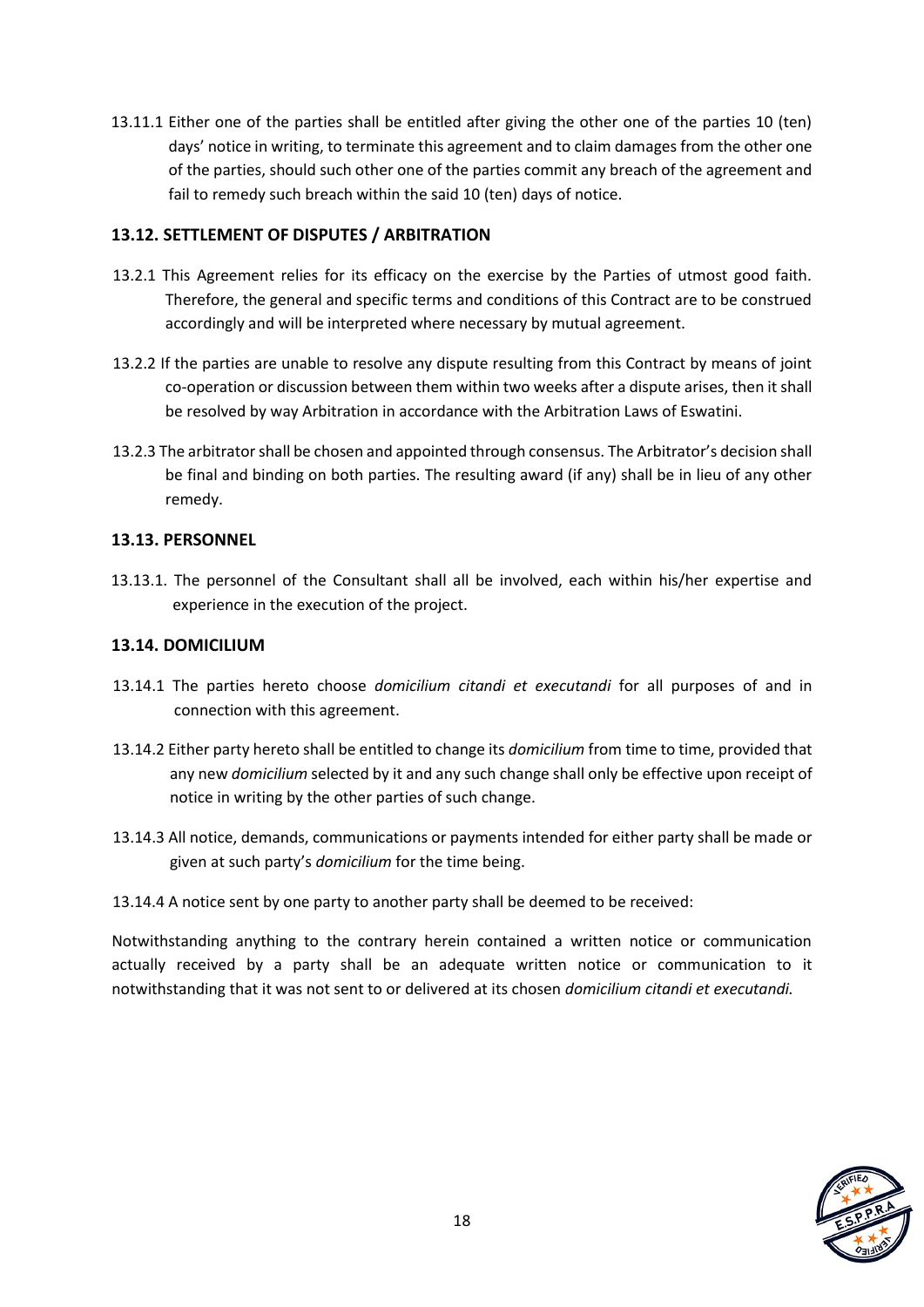## **ANNEXURE 1**

# **DECLARATION OF ELIGIBILITY**

*[The consultant must provide a signed declaration on its letterhead in the following format.]* 

[>>>Name of Consultant, Address, and Date>>>]

| To: Chief Executive Officer                 |  |
|---------------------------------------------|--|
| <b>Eswatini Energy Regulatory Authority</b> |  |
| First Floor, Rhus Office Park,              |  |
| <b>Karl Grant Street</b>                    |  |
| <b>Mbabane</b>                              |  |

Dear Sir,

Re: Tender Reference: **ESERA/RFP/13/2021-2022**

We hereby declare that: -

- (a) I/We, including any joint venture partners or consortium partners, are a legal entity and have the legal capacity to enter into the contract;
- (b) I/We are not insolvent, in receivership, bankrupt or being wound up, our affairs are not being administered by a court or a judicial officer, our business activities have not been suspended, and we are not the subject of legal proceedings for any of the foregoing;
- (c) I/We have fulfilled our obligations to pay taxes and social security contributions;
- (d) I/We have not, and our directors or officers have not, been convicted of any criminal offence related to our/their professional conduct or the making of false statements or misrepresentations as to their qualifications to enter into a contract within a period of five years preceding the commencement of the procurement proceedings; and
- (e) I/We do not have a **conflict of interest** in relation to the procurement requirement.

Signed: …………………………………….

Authorised Representative

Date: ………………………………………